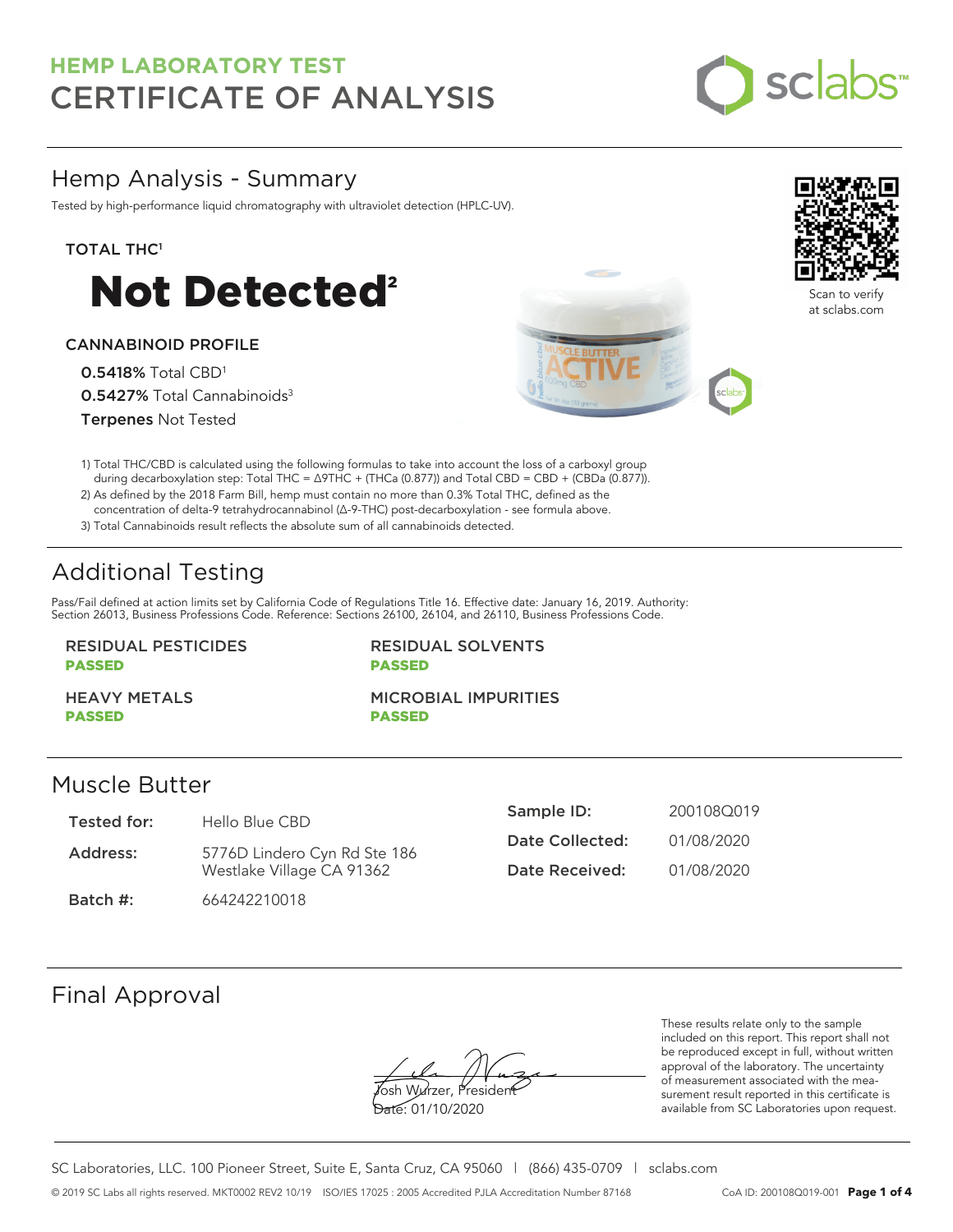

| Sample Name:        | Muscle Butter      |
|---------------------|--------------------|
| LIMS Sample ID:     | 200108Q019         |
| Batch #:            | 664242210018       |
| Source Metrc ID(s): |                    |
|                     |                    |
| Sample Type:        | Other              |
| Batch Count:        |                    |
| Sample Count:       |                    |
| Unit Mass:          | 113 Grams per Unit |
| Serving Mass:       |                    |
| Density:            |                    |

#### **Moisture Test Results**

Moisture

**Results (%)**

#### **Cannabinoid Test Results 01/09/2020**

Cannabinoid analysis utilizing High Performance Liquid Chromatography (HPLC, QSP 5-4-4-4)

|                                                |  | mg/g            | %         | $LOD / LOQ$ mg/g |
|------------------------------------------------|--|-----------------|-----------|------------------|
| ∆9THC                                          |  | ND              | <b>ND</b> | 0.0009 / 0.003   |
| $\triangle$ 8THC                               |  | <b>ND</b>       | <b>ND</b> | 0.0009 / 0.003   |
| <b>THCa</b>                                    |  | <b>ND</b>       | ND.       | 0.0009 / 0.003   |
| <b>THCV</b>                                    |  | <b>ND</b>       | ND        | 0.0004 / 0.001   |
| <b>THCVa</b>                                   |  | <b>ND</b>       | <b>ND</b> | 0.0013 / 0.004   |
| <b>CBD</b>                                     |  | 5.418           | 0.5418    | 0.0009 / 0.003   |
| <b>CBDa</b>                                    |  | <b>ND</b>       | <b>ND</b> | 0.0009 / 0.003   |
| <b>CBDV</b>                                    |  | 0.009           | 0.0009    | 0.0004 / 0.001   |
| <b>CBDVa</b>                                   |  | <b>ND</b>       | <b>ND</b> | 0.0003 / 0.001   |
| <b>CBG</b>                                     |  | <b>ND</b>       | <b>ND</b> | 0.001 / 0.003    |
| <b>CBGa</b>                                    |  | <b>ND</b>       | <b>ND</b> | 0.0008 / 0.002   |
| <b>CBL</b>                                     |  | <b>ND</b>       | ND        | 0.0021 / 0.006   |
| <b>CBN</b>                                     |  | <b>ND</b>       | <b>ND</b> | 0.0009 / 0.003   |
| <b>CBC</b>                                     |  | <b>ND</b>       | <b>ND</b> | 0.0011 / 0.003   |
| <b>CBCa</b>                                    |  | <b>ND</b>       | <b>ND</b> | 0.0015 / 0.005   |
| <b>Sum of Cannabinoids:</b><br>5.427<br>0.5427 |  |                 |           | 613.251 mg/Unit  |
| Total THC ( $\triangle$ 9THC+0.877*THCa)       |  | ND              | <b>ND</b> | <b>ND</b>        |
| Total CBD (CBD+0.877*CBDa)                     |  | 5.418           | 0.5418    | 612.234 mg/Unit  |
| Δ9THC per Unit                                 |  | Action Limit mg |           | ΝD               |
|                                                |  |                 |           |                  |

Δ9THC per Unit Δ9THC per Serving

#### **Batch Photo**



SC Laboratories, LLC 100 Pioneer Street, Suite E Santa Cruz, CA 95060 (866) 435-0709 | sclabs.com

| Date Collected: | 01/08/2020                                                |  |
|-----------------|-----------------------------------------------------------|--|
| Date Received:  | 01/08/2020                                                |  |
| Tested for:     | Hello Blue CBD                                            |  |
| License #:      |                                                           |  |
| Address:        | 5776D Lindero Cyn Rd Ste 186 Westlake<br>Village CA 91362 |  |
| Produced by:    |                                                           |  |
| License #:      |                                                           |  |
| Address:        |                                                           |  |
|                 |                                                           |  |
|                 |                                                           |  |

#### **Terpene Test Results**

Terpene analysis utilizing Gas Chromatography - Flame Ionization Detection (GC - FID)

|                           | mg/g | % | LOD / LOQ mg/g |
|---------------------------|------|---|----------------|
| 2 Bisabolol               | NT   |   |                |
| 2 Pinene                  | NT   |   |                |
| 3 Carene                  | NT   |   |                |
| Borneol                   | NT   |   |                |
| 2 Caryophyllene           | NT   |   |                |
| Geraniol                  | NT   |   |                |
| 2 Humulene                | NT   |   |                |
| Terpinolene               | NT   |   |                |
| Valencene                 | NT   |   |                |
| Menthol                   | NT   |   |                |
| Nerolidol                 | ÑT   |   |                |
| Camphene                  | NT   |   |                |
| Eucalyptol                | NT   |   |                |
| 2 Cedrene                 | NT   |   |                |
| Camphor                   | NT   |   |                |
| (-)-Isopulegol            | NT   |   |                |
| Sabinene                  | NT   |   |                |
| 2 Terpinene               | NT   |   |                |
| <b>7</b> Terpinene        | NT   |   |                |
| Linalool                  | NT   |   |                |
| Limonene                  | NT   |   |                |
| Myrcene                   | NT   |   |                |
| Fenchol                   | NT   |   |                |
| <sup>2</sup> Phellandrene | NT   |   |                |
| Caryophyllene Oxide       | NT   |   |                |
| Terpineol                 | NT   |   |                |
| 2 Pinene                  | NT   |   |                |
| R-(+)-Pulegone            | NT   |   |                |
| Geranyl Acetate           | NT   |   |                |
| Citronellol               | NT   |   |                |
| p-Cymene                  | NT   |   |                |
| Ocimene                   | NT   |   |                |
| Guaiol                    | NT   |   |                |
| Phytol                    | NT   |   |                |
| Isoborneol                | NT   |   |                |
|                           |      |   |                |

**Total Terpene Concentration:**

#### Sample Certification

California Code of Regulations Title 16 Effect Date January 16, 2019<br>Authority: Section 26013, Business and Professions Code.<br>Reference: Sections 26100, 26104 and 26110, Business and Professions Code.



Josh Wurzer, President Date: 01/10/2020

© 2019 SC Labs all rights reserved. MKT0002 REV2 10/19 ISO/IES 17025 : 2005 Accredited PJLA Accreditation Number 87168 CoA ID: 200108Q019-001 **Page 2 of 4**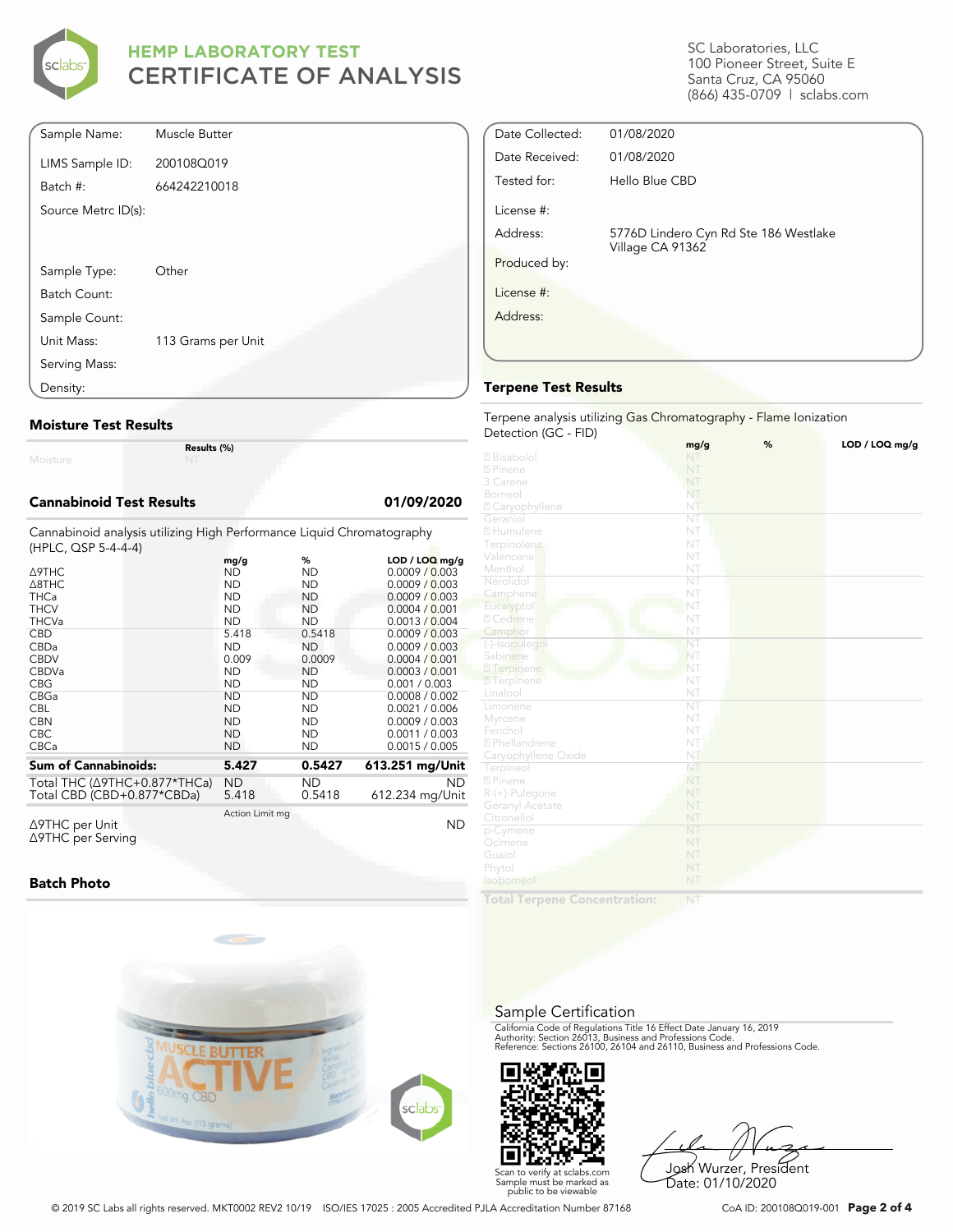

| SC Laboratories, LLC        |
|-----------------------------|
| 100 Pioneer Street, Suite E |
| Santa Cruz, CA 95060        |
| (866) 435-0709   sclabs.com |

| Sample Name:        | Muscle Butter      |
|---------------------|--------------------|
| LIMS Sample ID:     | 200108Q019         |
| Batch #:            | 664242210018       |
| Source Metrc ID(s): |                    |
|                     |                    |
|                     |                    |
| Sample Type:        | Other              |
| Batch Count:        |                    |
| Sample Count:       |                    |
| Unit Mass:          | 113 Grams per Unit |
| Serving Mass:       |                    |
| Density:            |                    |

| Date Collected: | 01/08/2020                            |  |
|-----------------|---------------------------------------|--|
| Date Received:  | 01/08/2020                            |  |
| Tested for:     | Hello Blue CBD                        |  |
| License #:      |                                       |  |
| Address:        | 5776D Lindero Cyn Rd Ste 186 Westlake |  |
| Produced by:    | Village CA 91362                      |  |
| License #:      |                                       |  |
| Address:        |                                       |  |
|                 |                                       |  |

**Pesticide Test Results - Pass 01/09/2020**

Pesticide, Fungicide and plant growth regulator analysis utilizing  $H<sub>1</sub>$ 

| <b>HPLC-Mass Spectrometry</b> |      |                |                   |                      |  |
|-------------------------------|------|----------------|-------------------|----------------------|--|
|                               |      | Results (µg/g) | Action Limit µg/g | Reporting Limit µg/g |  |
| Abamectin                     | Pass | <b>ND</b>      | 0.3               | 0.091                |  |
| Bifenazate                    | Pass | <b>ND</b>      | 5.0               | 0.035                |  |
| Bifenthrin                    | Pass | <b>ND</b>      | 0.5               | 0.038                |  |
| <b>Boscalid</b>               | Pass | 0.048          | 10.0              | 0.023                |  |
| Etoxazole                     | Pass | <b>ND</b>      | 1.5               | 0.022                |  |
| Imidacloprid                  | Pass | <b>ND</b>      | 3.0               | 0.050                |  |
| Myclobutanil                  | Pass | <b>ND</b>      | 9.0               | 0.044                |  |
| Piperonylbutoxide             | Pass | <b>ND</b>      | 8.0               | 0.020                |  |
| Pyrethrins                    | Pass | <b>ND</b>      | 1.0               | 0.036                |  |
| Spinosad                      | Pass | <b>ND</b>      | 3.0               | 0.031                |  |
| Spiromesifen                  | Pass | <b>ND</b>      | 12.0              | 0.015                |  |
| Spirotetramat                 | Pass | <b>ND</b>      | 13.0              | 0.042                |  |
|                               |      |                |                   |                      |  |

#### **Mycotoxin Test Results**

| Mycotoxin analysis utilizing HPLC-Mass Spectrometry |       | Results (µq/kq) Action Limit µq/kq | $LOD / LOQ \mu q/kg$ |
|-----------------------------------------------------|-------|------------------------------------|----------------------|
| Aflatoxin B1, B2, G1, G2<br>Ochratoxin A            | $-NT$ |                                    |                      |

Sample Certification

California Code of Regulations Title 16 Effect Date January 16, 2019<br>Authority: Section 26013, Business and Professions Code.<br>Reference: Sections 26100, 26104 and 26110, Business and Professions Code.



Josh Wurzer, President

Date: 01/10/2020

Scan to verify at sclabs.com Sample must be marked as public to be viewable

© 2019 SC Labs all rights reserved. MKT0002 REV2 10/19 ISO/IES 17025 : 2005 Accredited PJLA Accreditation Number 87168 CoA ID: 200108Q019-001 **Page 3 of 4**